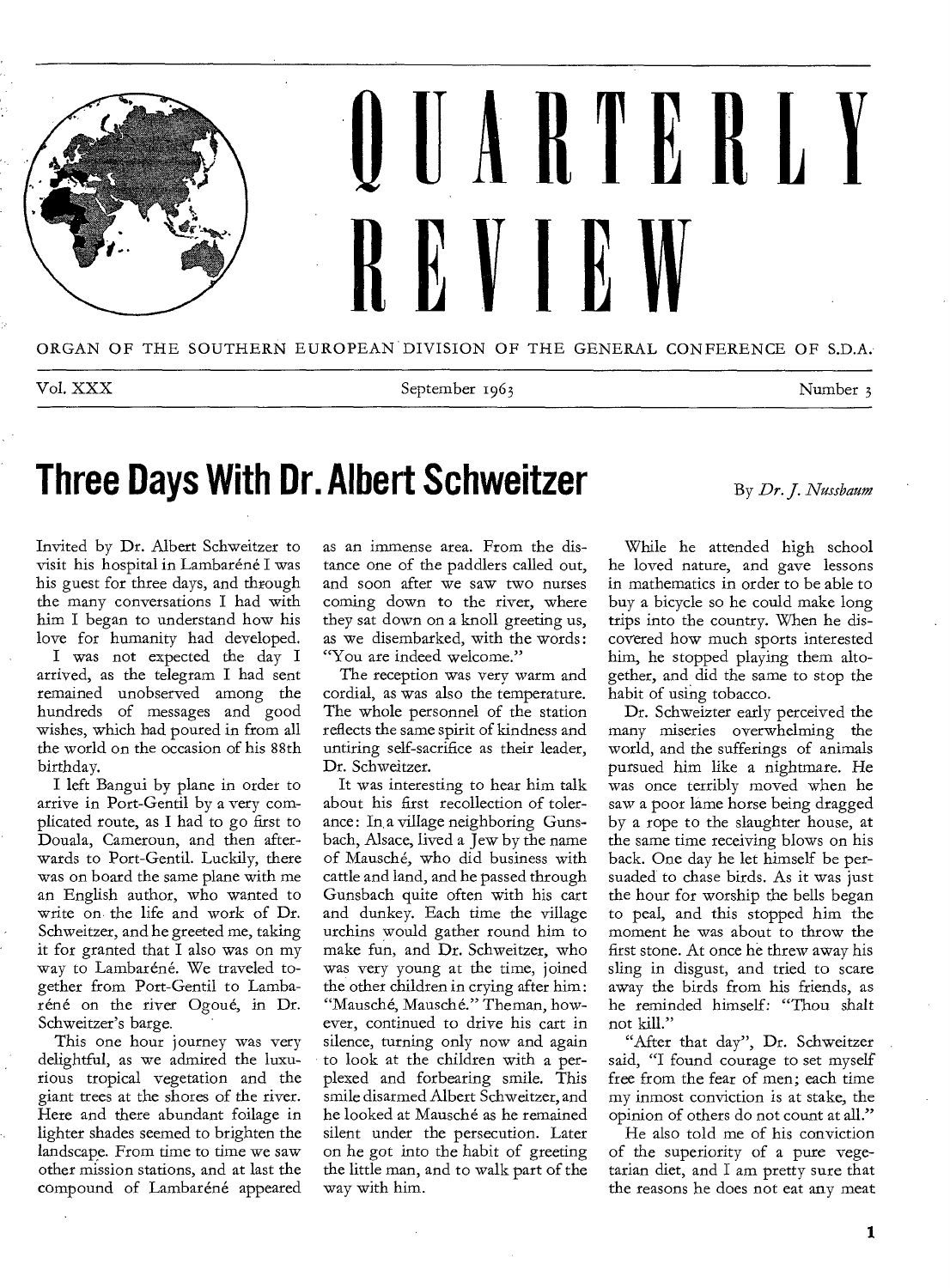at all are not all scientific, but also because of his love for animals.

Until he was 3o years of age Dr. Schweitzer devoted himself to the study of theology, philosophy and music, writing books on these subjects. But when he read in a mission review of the need for medical mission help in Africa he started to study medicine.

At Easter time, 1913, he left with his wife from Bordeaux for Africa. A military doctor on board initiated him in the knowledge of tropical diseases and their treatment. They disembarked at Dakar, and following the river Ogoué they reached Lambaréné.

The beginning of the medical work was very difficult. An old chicken house was the first hospital. Every morning at 8 o'clock the consultation began. What time and efforts it took to make the natives understand the use they could make of the medicines! Dr. Schweitzer had to fight all kinds of diseases: skin ulcers, scabs, colds, poisonings. "I caused a sendasion," the doctor told me, "when I operated on a young man who had had a piece of bone, as large as a hand, sticking out of his shinbone for a year and a half. This created such a terrible odour, that nobody could stay near him. He was as thin as a skeleton, but soon after the operation he grew round and fat and tookhis first steps."

The construction advanced slowly, as the natives did not work unless they felt like it, or were persuaded by the doctor, and each day he had to leave his patients in order to take up the tools himself.

Doctor Schweitzer reflects the evangelical spirit, and I was profoundly impressed when I saw how he each evening gathers his workers round him to study and meditate on the Word of God. His commentaries and remarks are very rewarding, because he is both a learned theologian and a missionary constantly in touch with human miseries. More than anybody he knows the spiritual and physical needs of men, especially of the most deprived. This apostle of mercy is a living example to all Christians : Mildness, humility, kindness, love of peace and truth, these are the principles by which the world recognizes a true servant of Christ.

#### **News from the S. E. D. Publishing Department** By *E. Naenny*

As a child I often hoped that the Lord would call me to serve as a missionary in foreign lands. This dream did not come true, but a few months ago I did have the privilege of visiting the Indian Ocean Union Mission, attending district meetings and conducting several book-evangelist institutes in this very interesting part of our Division.

A Boeing 707 brough Mr. Wild and myself from Paris to Tananarive in just rz hours, a distance of io,000 kilometers, and this is a dream in itself. We were made to feel very welcome by the brethren in charge of our work here, and after attending committee meetings in Tananarive we left for the island of Mauritius, where 5o persons attended the book evangelist institute. A similar one was held on the island of Reunion. As far as these two islands are concerned we hope the publishing work will prosper when we get a full time book evangelist leader to take care of the work, encourage the colporteurs and go with them from door to door.

In Tananarive we had a good institute with 6o persons in attendance. The book evangelists were very enthusiastic about the course, and seemed to be grateful for any help we could give.

The big "Red Island", as Madagascar has been called, has five million inhabitants, of which roughly  $\frac{3}{4}$  are still illiterate. The young people seem to be anxious to diminish this figure, and as they improve in this direction we should be ready to spread our literature as fast as possible. The educated Malagasy is interested in reading French, so our colporteurs are able to sell both Malagasy and French books. The need for a colporteur leaders is also felt here, and a budget has been set aside to employ a man like that for the Indian Ocean Union Mission, from the beginning of 1964.

We have a very well built publishing house in Soamanandrariny, eight kilometers from Tananarive, and I was delighted to see the workmanship and the good spirit displayed here. The financial stituation of the publishing house is satisfactory, as there is a gain every year. They have plans to modernize the building



*Publishing house in Soamanandrariny*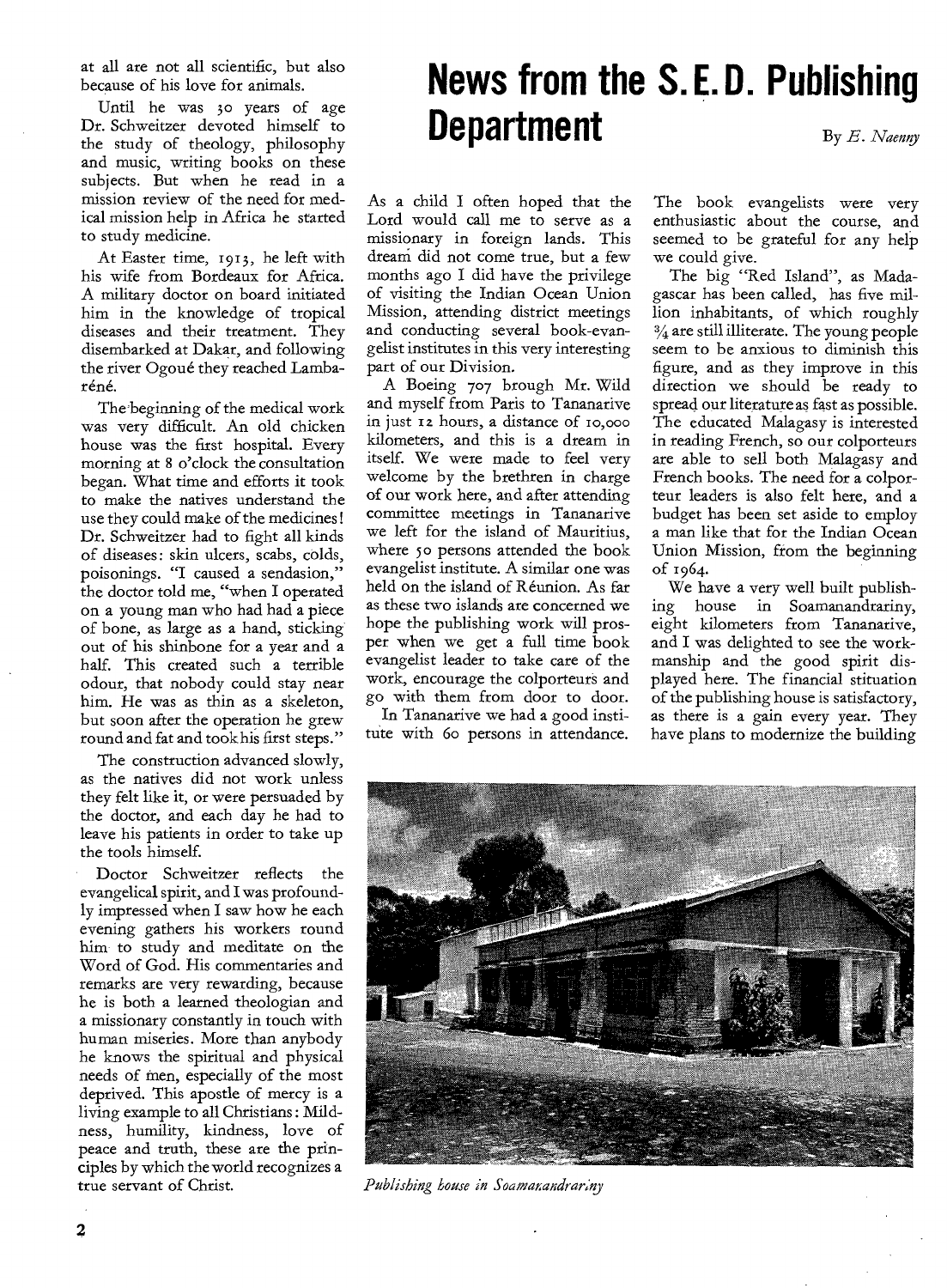this coming year, and try to get some new machinery.

From Greece we have encouraging news as regards the book evangelist work. The president of the Greek Mission, Brother Nick Germanis, has written a long letter to the Division brethren, telling about the wonderful development of the colporteur work in Greece, and the importent role it will play in the winning of souls in this ancient country. The following is an excerpt from his letter:

"I can sincerely say that I believe that a real miracle is taking place in this old land of Greece at the moment, and I would not have believed it, if I were not seeing it with my own eyes. God has answered our prayers and has given us the method whereby we can reach every city and home in Greece with the Advent message, and this is being done through the publishing work. At the present time about ten people are working in Athens alone spreading our literature in homes, offices and shops... The most wonderful thing about the whole plan is this :

When the books are sold, the payment for them is not received in full, but through a collecting system. Four persons are doing the collecting, three are ministers and one is a lay brother. The purpose of the collecting is not only to get the money, but to cultivate the contacts which have been made, to sell more religious books to them, to enroll them in our Bible correspondence course, and to invite them to attend our church services. I am collecting in Piraeus, where we opened our new hall last year, and I could fill pages with experiences I have had while collecting and talking with the people. I have never seen anything quite like this, but I am more convinced every day that we have a bright future before us.

Just to mention one experience: I visited an employee of the customs office in Piraeus, who had purchased the book *We and Our Children.* I told him that I was representing the Advent Publishing House, and asked him about his impression of the book he had purchased. He was very enthusiastic, and in the course of conversation he told me that he would like to have some more religious books. I showed him *Steps to Christ,* which

#### **The old People's Home in Southern France**

By M. *Becker* 

"Le Foyer" the Home, is situated 9 kilometers from Montpellier, Southern France, in the medieval village of Pignan, and was opened in 195o by Elder W. R. Beach, then the president of the Southern European Division. Pastors J. C. Guenin and P. Lanarés were the promoters, and Mrs. Becker the founder and manager. The building is constructed of freestone, and has three floors with a very beautiful i 8th-century front.

Set up as a non-profiting institution and having no need of subsidy from the conference, the Home has thrived since its beginning, and every year it gives to the work important sums of money in tithes and offerings.

Thirty-three boarders enjoy the blessings of the Home. Their ages vary at the moment between 91 and 6z, and the average age is 79. Because of the social advantages of public assistance, it is possible for the boarders without means to live just as well as those who pay.

Work is a blessing from God, and here it is organized in order to occupy

those sisters who are able to do different tasks, making it also a diversion for them. Thus one of them goes every day to read the Word of God to two sisters who are confined to their rooms, one is 91 years of age and blind, and the other is blind and infirm.

Three times a day we gather to study the Sabbath school lesson. Sabbath evening we listen to records of the Voice of Prophecy, and each month the birthdays' are great occasions for celebrations.

Thus it seems perfect that these dear old peolpe should spend their last years in confortable and pleasant surroundings. Their radiant faces are a daily source of joy to us who care for them.

he bought. Then I took out a Bible from my case, and he exclaimed that this was the book he really wanted, and so he bought that too. How could I possibly have made contact with this man, had it not been for the collecting program we have in connection with our literature work?

We have now decided to make the publishing work the entering wedge for all our soul-winning efforts here in Greece. For years I have been wondering how we would be able to evangelize cities like Corinth, Tripolis, Patras, Ioannina, Kalamata, and many others. And now we have the answer: We will send two or three book evangelists into these cities to sell our books, especially *We and Our Children,* which will not arouse opposition or prejudice. If they would sell

5o, ioo, zoo, or more, of these books, then the collecting plan would go into operation, and we would be able to begin cultivating those cases where a real interest is shown: selling religious books and following up with Bible lessons and other material. With such a plan we can win members in any place, and then organize churches.

Brother N. Tallios, the book evangelist leader, has done a good job, and recently he was in Crete starting colporteurs working here also."

God certainly works in mysterious ways His wonders to perform, and I don't need to say that I am very pleased that it is through the publishing work that a new day is dawning for the spreading of the gospel in the old country of Greece.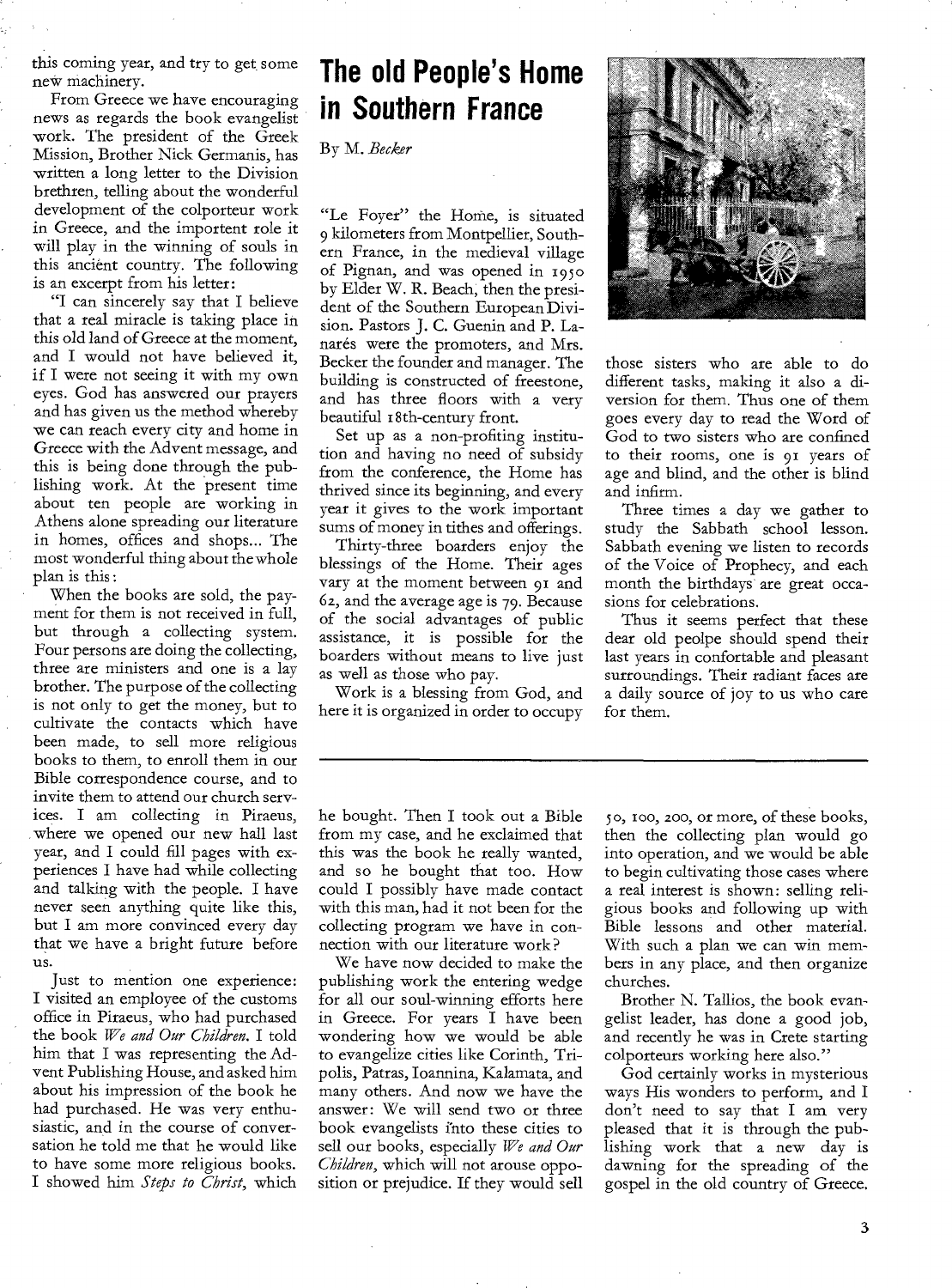## **The Glory of God in the Central African Republic**

By Jean Kempf

The geographical center of Africa is certainly one of the poorest and most backward regions in the world, and it was here the slave hunters operated for many centuries. Persecuted and harassed the native population fled from place to place, leaving entire districts, and then grouping themselves together along the Ubangui in complicated patterns of different peoples distrustful of one another. To make order the French administrative authorities established between Ubangui and Chari a third territory, which in 1958 became the Central African Republic.

The internal characteristics of this new republic are depopulated or overpopulated regions, multiplicity of races and great poverty due to the barrenness of the soil, from which the population tries to eke out an existence. Its exterior characteristics can be mentioned as isolation in the midst of nationalized republics, and its tragic underdeveloped economy due to the absence of an outlet to the sea.

The Advent message has continued its conquering path through all African countries on the coast, where our work is well established, but this is not the case in the center of the African continent, and especially in the ancient French Equatorial Africa. For years this vast area was untouched, although it is many times larger than France. As a result of the r3th Sabbath School Overflow Offering for the first quarter, 1958, it was possible to start mission work here in 1959. To facilitate the contacts and the many administrative dealings connected with all mission work, the first station was established in the suburb of Bangui, capital of the newly created Central African Republic.

It was the intention of the Advent Mission in Equatorial Africa to start mission and social work here by the help of schools. When I stopped in Cameroun on my way to Bangui, evangelists had been placed at my disposal, and teachers were supposed to come a little later. When we arrived in Bangui in January 196o, however, all this was changed because our Cameroun brethren did not get permission to cross the Central African border. This was our first big disappointment. Then we tried to make contact with the population by visiting the native quarters of the capital and the surrounding villages, and by distributing tracts and portions of the gospels. I organized evangelistic meetings with color slides, but for several months we had no success. To this negative state of affairs must be added the difficulty of learning the new, language, a very debilitating climate, and finally the government's refusal to recognize us as a legal mission. Our confusion was great, and often we asked ourselves, what we possibly would be able to do in this republic.

In the meantime we noticed a typical African problem — the unemployment of the young people. Daily we saw them passing our door hoping to get work or be taught without pay. Thousands had come to town from the jungle, full of hope and illusions, but jobs were scarce, and the schools full. Some were wise enough to return to their villages, but most of them stayed in town, filling the ranks of the vagrants and tramps, the loathesome and festering evil of African towns. We wondered whether it would be possible to do something for these young people. They had come to the capital with the best intentions, with a desire to do well, and now they were greatly disappointed.

We had many ideas, but did not know which would be the best one to get them interested in the truth. About fifty accepted our invitation to follow a preparatory course in two parts, lasting two months each, conducted in the office of the mission. During this time we discovered some interesting people, and had also our first ray of hope: Several accepted our message, and seven among them were truly converted and baptized. They where soon severely tested, and if they stayed true, in spite of moral and physical restraints, it is a miracle. It is also through the grace of God that the four burglaries we sustained within three months during this time did not unsettle them. Satan did his best to prove to these newly converted souls that we were not Gods' children, since we were so sorely reproved by Him.

But He surrounded these frail plants with His care and blessed them. The seven young men became the first pupils in our Bible school, which had taken the place of the preparatory course. The working conditions were very poor: our office was the only classroom, the teachers not very well prepared; there was no comfort, and no budget had been prepared for anything like this.

Then a second ray of light came to us as follows : The elder of a Protestant community from a village about 500 kilometers east of Bangui sent us a letter, saying, that he had decided to join the people of the "Sabbath Mission" together with some of his converts.

The Lord had wonderfully prepared everything, as the following story will reveal: Some years ago a devout young man, from the community of the elder, desired to see the world. He started out by walking about roo kilometers. One day while leafing through a dictionary he decided he would go to Jerusalem, as that must be the most interesting spot in the world. He worked from time to time to earn enough money to travel part of the way by truck, and the last distance by plane. After an absences of five years he returned to his village with new hope and an ardent desire to consecrate himself to the service of God. He joined up with the elder, who became very attached to him. He said to the young man: "Why don't you start an inde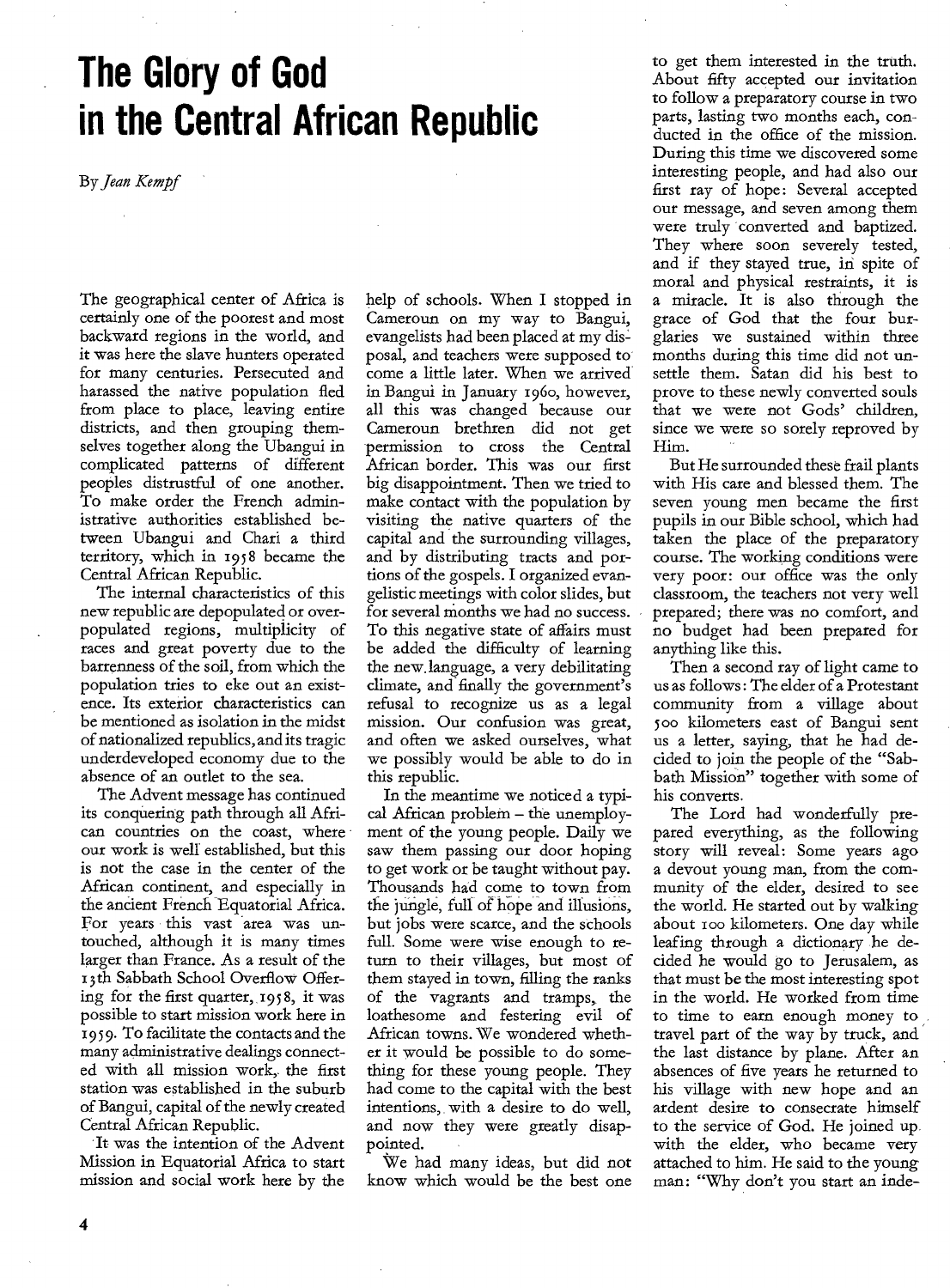pendent mission, as you have traveled and seen the holy city, and I and my followers will join you." The young man, however, did not want to cause any disorder, and shortly after he left his village again in search of a Bible school. He came at last to Bangui, and here decided to enroll in a Bible school at an American mission. While waiting to enter this American Bible school, he decided to follow the course we were conducting, as he had nothing else to do at the moment.

He accepted the message with enthusiasm, and very soon became the leader of the little group. When the preparatory course was finished, he returned to his village where he preached the Advent message with force, and then he came back to Bangui where he took up the duties as preceptor of the little Bible school.

The elder said in his letter that he had 26 persons who wanted to join the mission with him, but at the time of our visit, two months later, there were more than 25o, among them many pagans, who assembled every Sabbath to study the lessons we had sent them. After having eliminated the doubtful ones, we were able to enroll 110 persons in the baptismal class.

From then on the work grew rapidly in this eastern region. To the first group many where added who had been attracted either by the zeal of the elder or by the testimonies of the young men who returned to their villages during the vacations.

The Bible school in Bangui also thrived. The first Bible course was followed by a second with 16 students, still in the same office with the material conditions hardly any better. My wife assisted me in the Bible school in spite of frail health; she also helped in the correspondence school as well as in a course especially prepared for women, which was very much appreciated.

At last a group was formed in the western region, and here we were assisted by a European brother, who lived and worked here, and who had been attending church school with his wife, when they were young, in their own country.

It has been a great joy to us to see these people so transformed by the Spirit of Jesus, Many of them come from the darkest paganism, and it makes us happy to witness the liberty they feel through the Spirit of God. Delegations often come to us, begging us to come to their village, because they also want the "Word" which has transformed the lives of these people whom they had previously known as pagans.

The year 1961 and the beginning of 1962 were occupied by our crusade for God. The devil tried in every way to hinder our work, and many obstacles were put in our way: First, all private schools were nationalized, which destroyed our official school projects. Then the elder died in July, 1962. He had only known the message for 18 months, but this had been sufficient for this ardent propagator of the truth to establish three groups, which are living monuments to his zeal and hope. At last the administration gave orders to disperse the Adventist groups and demolish the chapels. In the eastern section the governmental pressure was the hardest, and our students were often distressed. One of them was summoned twice to appear before the autorities, after having been told to destroy his chapel himself. Although threatened with prison he did not stop preaching, but answered: "While I am alive I shall preach wherever I am sent. If they want me to be silent, they will have to kill me." His chapel is still standing.

These dear young people deserve a school where they can do their lessons properly and under acceptable circumstances. It is evident that we cannot continue to work under these same precarious conditions. Numerous young people await their turn to come to us, and we try desperately to bring the message of salvation by means of students whom we send out to those in the Central African Republic, who are longing to hear about the kingdom of God.

We ask all our readers to pray for the work in this big country!



*Worker's house in Bangui*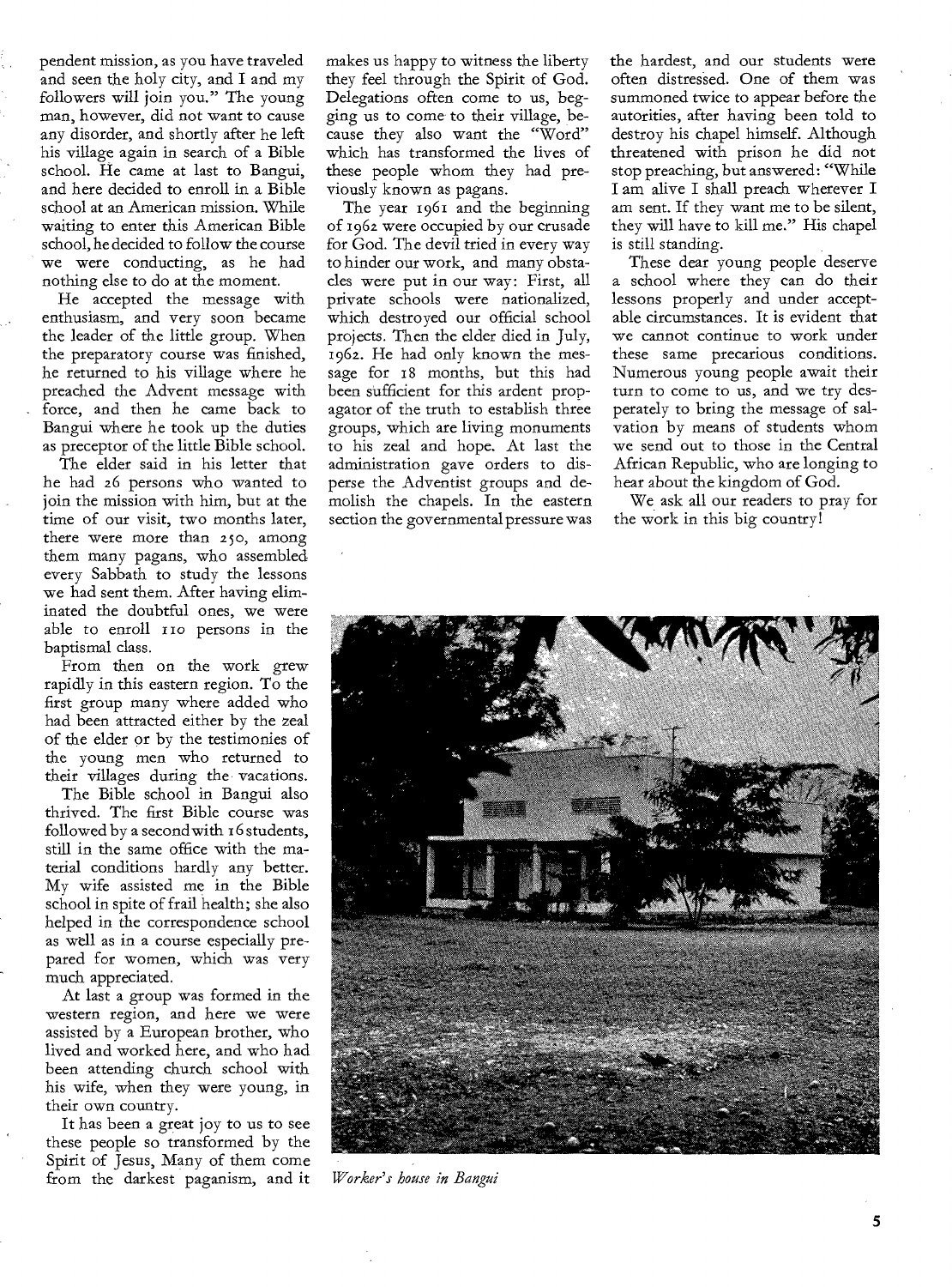# **50th Anniversary of the Home Missionary Department**

By L. Belloy

The year 1963 will, by the grace of God, be a very memorable year in the history of our movement, because it marks the 50<sup>th</sup> anniversary of the beginning of the Home Missionary Department. Such an event should be celebrated with joy.

When we think of the great things which have happened to the cause we hold dear through this department, we are grateful that God made it clear to His servants that it its only by mobilizing all forces in the church that His cause can triumph.

More than five million Bible studies were given by the lay members in one year.

More than forty-five million tracts and magazines were distributed.

More than 44,000 souls were won in cooperation with the lay members  $-$  these are the statisticts for  $1962!$ 

These are very impressive and encouraging figures, which show us the very important part the lay members take in the proclamation of the last message. The Adventist Church is not the only one, which understands what can be accomplished through a harmonious coordination of all forces in the church for the propagation of the gospel. A number of denominations have imitated these methods and apply them with a fervor and zeal, which now fill us with envy.

Our brethren in the General Conference thought that the most dignified way in which to celebrate this anniversary would be to make the year 1963 a record year as far as the number of baptisms is concerned. All the delegates to the last General Conference session accepted this challenge. What a joy it would be for us all, if every field in the world could show a marked progress this year!

As the brethren of the General Conference cannot be in all places at the same time, we will not get any help until the spring of 1964, when Elder J. Ernest Edwards, the secretary of the Home Missionary Department of the General Conference, will pay us a visit. During his stay

in our Division we plan to organize a convention, most likely in Paris, to which all Home Missionary secretaries of our European fields are invited. These meetings should give all the participiants a clearer vision of their responsabilities, and also show the innumerable an unsuspected possibilities we have to make the work more fruitful.

We look forward to this visit with much joy and anticipation, and during the nine weeks he will spend: in our Division, we plan to visit Austria, France, Greece, Italy, North Africa, Portugal, Spain, Switzerland and maybe Yugoslavia.

I have traveled much during the last few months. I have had the opportunity of visiting Belgium, Spain, Italy, Sicily and Austria. Everywhere I was encouraged by the spirit which animates the workers and members of the church. Brother G. Cavalcante, president of the Italian Union Mission, told me that any place where the church members are active, the gain of souls for the kingdom had risen. On the other hand, where the preacher is left to do everything alone, the results are mediocre. I am certain, that this is not only the case in Italy, but is the same everywhere.

In our conventions and institutes organized in the countries mentioned above I heard some marvelous experiences, which show us how God has blessed the humble efforts of His servants.

In Sicily for instance, a simple factory worker got the doctor of that establishment interested in our message. A small boy who was asked by his teacher to say the Ave Maria, said: "I don't know that one, but I can tell you the dream of Nebuchadnezzar, if you wish to hear it." The result to this somewhat unusual answer was that the teacher asked the boy's father, who is our pastor in Sicily, to give her Bible studies. Yes, even the children can be precious helpers in the promotion of the gospel.

In our Antwerp church in Belgium,

which launched such a powerful lay movement three years ago, the members have continued to work with success for the salvation of souls.

When I conducted an eight-day institute in Austria, I was very pleased to see that the ideas I had suggested some time ago had thrived. I had told them in detail about the work done in Antwerp; and immediately some of the lay brethren in Austria bad started to use the same methods as those employed by our Belgian brethren; namely, to introduce themselves to families and develop an interest followed up by Bible studies using tape recordings. The system had to be adapted to the situation in Austria, but the interesting part is that the initiative came from the lay members. I am certain that our lay members, supported by the presidents of the fields and the home missionary leaders, can accomplish wonders to the glory of God.

It is marvelous to see how many of our broters and sisters like to come to these courses, where we teach them how to give Bible studies, answer objections, make contacts, etc. It is not exactly a vacation for them either, as the teaching program usually starts at 8 o'clock in the morning. And yet, many among them have told me: "This is the best vacation I have ever had."

In some of our fields in the Division the whole responsibility of extending the kingdom of God rests upon the lay people. Our preachers depend completely upon their faithful collaborators to fill the halls; and it is remarkable that in those countries where liberty is limited, our work is making the greatest progress. How important it is to train our workers well! The liberties we enjoy now may be taken from us one day; but the enemy will never be able to suppress the voices of the thousands of people in all walks of life who humbly, but with ardor, tell what Christ has done for them.

May God grant that this year of 1963 may be the starting point for the conquest of the world for Jesus Christ, a year where the members, inspired by consecrated leaders, will go from place to place proclaiming the good news of Christ who saves, and who will soon come in glory to establish His reign on earth.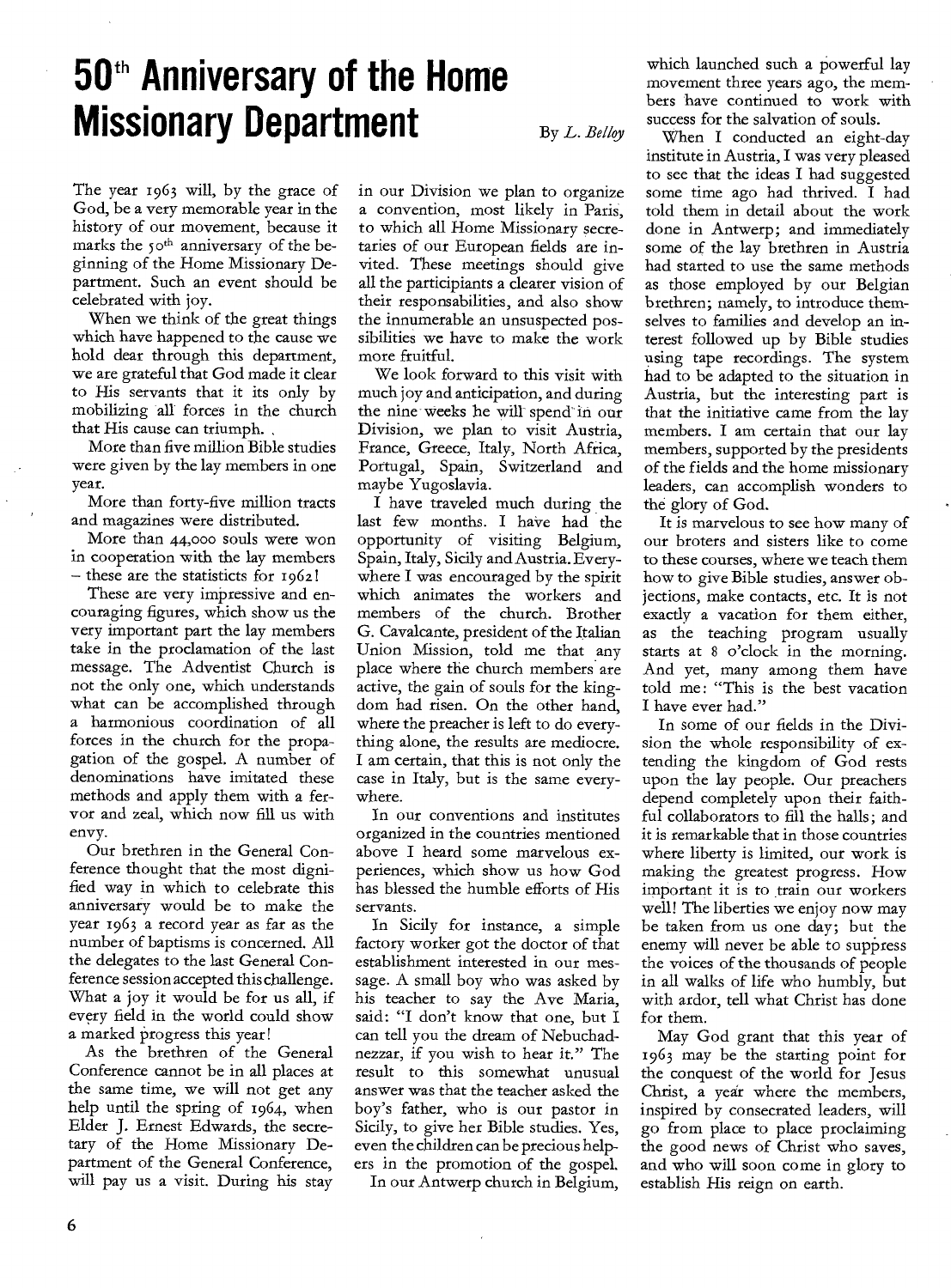#### **Sabbath School Advance in Austria By Bernard E. Seton**



*Sabbath School Convention Participants leaving the Adventhaus in Vienna* 

Austria is beautiful at any time of the year, but when the glories of a longawaited spring are added to its permanent attractions, then the country is lovely indeed. It was therefore very pleasent to attend Sabbath-school conventions in several of Austria's principal towns during the latter half of April, and to meet with our cheerful, friendly, faithful members in so many picturesque history-filled cities.

The series of conventions began in Vienna on Friday evening, April 19, in the Advent-House, a well appointed evangelistic auditorium that stands on bustling Nussdorferstrasse, not far from the city center. There, attentive congregations attended a full program of services, and contributed to lively discussions that will undoubtedly strengthen Sabbath-school work among the ten churches in the capital city. Perhaps the sweetest of sights to the Division visitor's eyes came in the crowded teachers' meeting at eight o'clock on Sabbath morning. The school had only sixteen classes, yet thirty-six teachers and assistants assembled to find the most effective ways of imparting the week's lesson to

their students. Ere long there was audible evidence that the early hour had been well spent. The classes proved both receptive and responsive. Provocative questions and satisfying answers flew on the air, and the allotted thirty minutes fled all too quickly. It was heartening to find such lively practice of Sabbath school ideals, and still more reassuring to learn that the scene was typical of many of our Austrian churches.

During the week, the most pleasant surprise came from the number of lay members who, after a hard day's work, made time to attend evening conventions. In Graz, Voitsberg, Linz, and Bad Ischl — ancient cities "half as old as time" — they gave undivided attention to plans for improving and enlarging their Sabbath schools. They were men and women of calibre, were those superintendents, secretaries and teachers; their sense of responsibility and their talents made them eager and able to fulfill the duties they had assumed. Under such devoted leadership the future of our schools may well be bright.

In Salzburg, the graceful city that so lovingly enshrines memories of Mozart, our series of meetings reached a satisfying end. There then only remained a visit to our Austrian-Swiss training school, Seminar Schloss Bogenhofen near Hitler's birthplace in Braunau, on the German-Austrian border. Though small, the school is playing a vital role in the provision of German-speaking workers for both Austria and Switzerland, and its devoted teachers and ambitious students are laying foundations for an influential educational work.

Make no mistake, the Sabbath schools in Austria are going forward. The union Sabbath school secretary, Josef Stöger, who did so much to ensure the success *of* the conventions, is providing progressive leadership. Behind him stand the union president, Max Schwab, the president of the Alpine Conference, Fritz Pfingstl, and a body of able ministers and dedicated members. With support from such a corps of workers our Sabbath schools in Austria will play a still larger part in building up the Church in central Europe.